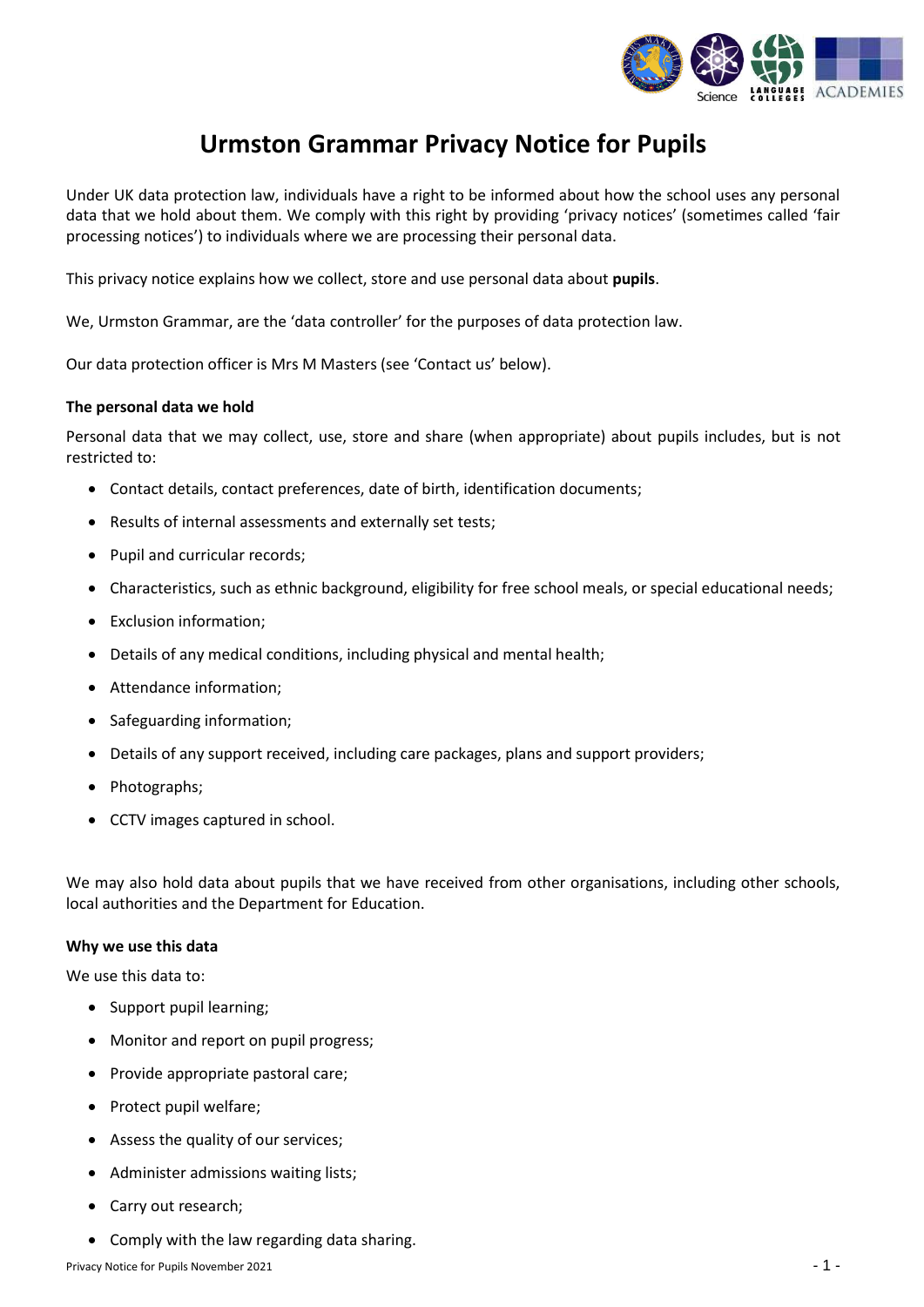

# **Our legal basis for using this data**

We only collect and use pupils' personal data when the law allows us to. Most commonly, we process it where:

- We need to comply with a legal obligation;
- We need it to perform an official task in the public interest.

Less commonly, we may also process pupils' personal data in situations where:

- We have obtained consent to use it in a certain way;
- We need to protect the individual's vital interests (or someone else's interests).

Where we have obtained consent to use pupils' personal data, this consent can be withdrawn at any time. We will make this clear when we ask for consent, and explain how consent can be withdrawn.

Some of the reasons listed above for collecting and using pupils' personal data overlap, and there may be several grounds which justify our use of this data.

## **Collecting this information**

While the majority of information we collect about pupils is mandatory, there is some information that can be provided voluntarily.

Whenever we seek to collect information from you, we make it clear whether providing it is mandatory or optional. If it is mandatory, we will explain the possible consequences of not complying.

## **How we store this data**

We keep personal information about pupils while they are attending our school. We may also keep it beyond their attendance at our school if this is necessary in order to comply with our legal obligations. Our records management policy (available on our website) and guidelines set out how long we keep information about pupils.

## **Data sharing**

We do not share information about pupils with any third party without consent unless the law and our policies allow us to do so.

Where it is legally required, or necessary (and it complies with data protection law) we may share personal information about pupils with:

- *Our local authority – to meet our legal obligations to share certain information with it, such as safeguarding concerns and exclusions;*
- *The Department for Education;*
- *The pupil's family and representatives;*
- *Educators and examining bodies;*
- *Our regulator Ofsted;*
- *Suppliers and service providers – to enable them to provide the service we have contracted them for;*
- *Financial organisations;*
- *Central and local government;*
- *Our auditors;*
- *Survey and research organisations;*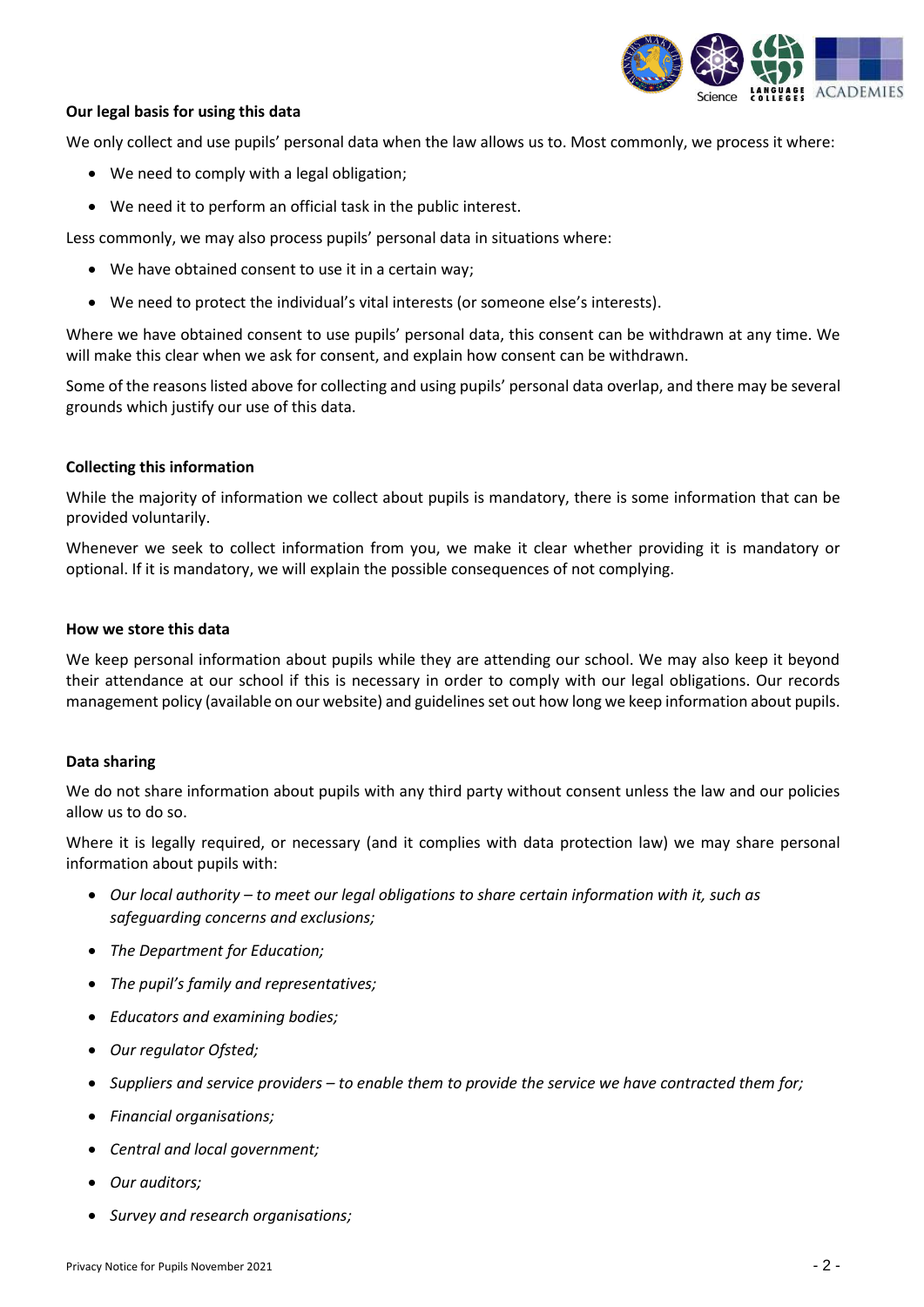

- *Health authorities;*
- *Security organisations;*
- *Health and social welfare organisations;*
- *Professional advisers and consultants;*
- *Police forces, courts, tribunals;*
- *Professional bodies.*

## **National Pupil Database**

We are required to provide information about pupils to the Department for Education as part of statutory data collections such as the school census.

Some of this information is then stored in the [National Pupil Database](https://www.gov.uk/government/publications/national-pupil-database-user-guide-and-supporting-information) (NPD), which is owned and managed by the Department and provides evidence on school performance to inform research.

The database is held electronically so it can easily be turned into statistics. The information is securely collected from a range of sources including schools, local authorities and exam boards.

The Department for Education may share information from the NPD with other organisations which promote children's education or wellbeing in England. Such organisations must agree to strict terms and conditions about how they will use the data.

For more information, see the Department's webpage on [how it collects and shares research data.](https://www.gov.uk/data-protection-how-we-collect-and-share-research-data)

You can als[o contact the Department for Education](https://www.gov.uk/contact-dfe) with any further questions about the NPD.

## **Youth support services**

Once our pupils reach the age of 13, we are legally required to pass on certain information about them to Trafford Council, as it has legal responsibilities regarding the education or training of 13-19 year-olds.

This information enables it to provide youth support services, post-16 education and training services.

Parents/carers, or pupils once aged 16 or over, can contact our data protection officer to request that we only pass the individual's name, address and date of birth to Trafford Council.

## **Learning Records Service (LRS)**

The information you supply is used by the Learning Records Service (LRS). The LRS issues Unique Learner Numbers (ULN) and creates Personal Learning records across England, Wales and Northern Ireland, and is operated by the Education and Skills Funding Agency, an executive agency of the Department for Education (DfE). For more information about how your information is processed, and to access your Personal Learning Record, please refer to<https://www.gov.uk/government/publications/lrs-privacy-notices>

# **Transferring data internationally**

Where we transfer personal data to a country or territory outside the European Economic Area, we will do so in accordance with data protection law.

# **Pupils' rights regarding personal data**

Individuals have a right to make a **'subject access request'** to gain access to personal information that the school holds about them.

Parents/carers can make a request with respect to their child's data where the child is not considered mature enough to understand their rights over their own data (usually under the age of 12), or where the child has provided consent.

Parents also have the right to make a subject access request with respect to any personal data the school holds about them.